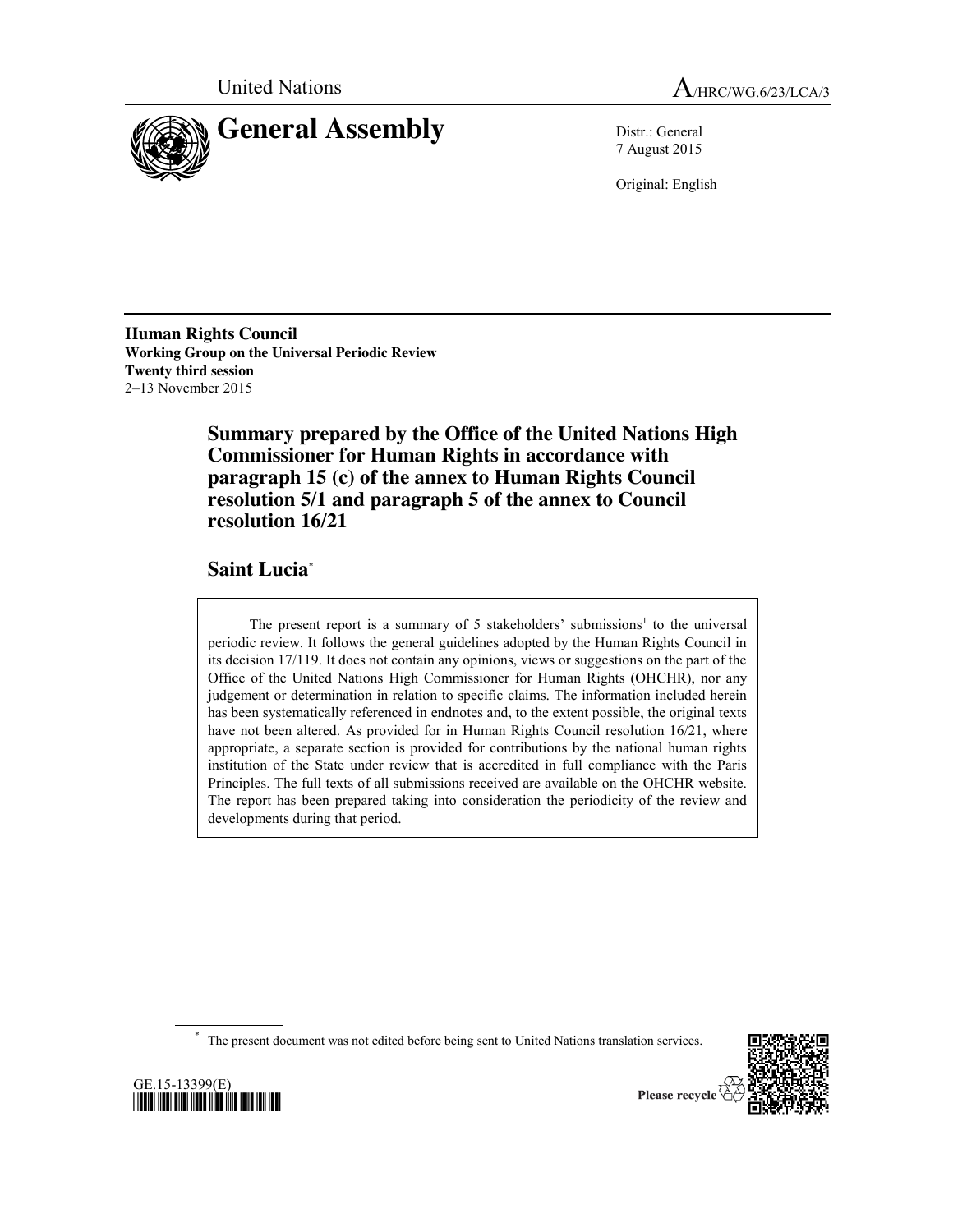# **Information provided by stakeholders**

### **A. Background and framework**

#### **1. Scope of international obligations** 2

1. Amnesty International (AI) recalled that during its first Universal Periodic Review (UPR), Saint Lucia accepted a number of recommendations on the ratification of core international human rights treaties, including the ICCPR, the ICESCR, and CRPD. <sup>3</sup> AI acknowledged that Saint Lucia signed the ICCPR and CRPD in 2011 but noted that there had been no further progress since then.<sup>4</sup> AI recommended the Government to fully implement the recommendations accepted during its first UPR to ratify ICCPR, ICESR and CPRD.<sup>5</sup> Joint Submission 2 (JS2)<sup>6</sup> and Joint Submission 3 (JS3)<sup>7</sup> made similar recommendations. Additionally, JS3 recommended the ratification of the optional protocols to ICCPR and CEDAW as well as the third OP-CRC. AI also noted that Saint Lucia failed to express a clear position on recommendations calling for the ratification of CAT and it had taken no steps towards becoming a party to it.<sup>8</sup> AI recommended that Saint Lucia ratifies CAT and seeks the assistance of OHCHR in overcoming any obstacles in ratifying international human rights treaties and ensuring their full compliance.<sup>9</sup>

#### **2. Constitutional and legislative framework**

2. JS3 reported that after its first UPR review, Saint Lucia had not implemented or revised any domestic laws covering the international instruments to which it is a party, despite accepting recommendations to do so.<sup>10</sup> This action was necessary as Saint Lucia was a dualist state and citizens do not have direct access and redress to several of the protections afforded under these instruments unless implemented domestically. JS3 recommended that the Government implement domestic legislation for all of the international instruments to which Saint Lucia is party, so citizens can have direct access to provisions under these instruments.<sup>11</sup>

3. AI stated that, in 2005, Saint Lucia initiated a process of constitutional reform and that, in May 2013, the report of the Constitutional Reform Commission had been tabled in Parliament with a series of recommendations. The reform process had not been pursued despite important recommendations to strengthen gender equality and the protection of children. 12

4. JS3 welcomed that, in 2012, Saint Lucia implemented the Labour Code Act of 2006 which captured some concerns under ILO Conventions in areas of unfair dismissal, child labor, sexual orientation, and workers' rights but regretted that there had been no revision of the Civil Code to eliminate gender based discriminatory provisions as accepted by the State during its previous review.<sup>13</sup> JS3 recommended the Government to review the Civil Code and eliminate gender based discriminatory provisions.<sup>14</sup>

5. Regarding children's rights, JS3 considered that existing legislation did not fully encompass the principles and provisions of the CRC and that national legislation must be implemented to deal with discrimination against children born out of wedlock, juvenile justice, and corporal punishment.<sup>15</sup> JS3 recommended the Government to establish domestic legislation to incorporate fully all the principles of the CRC. 16

#### **3. Institutional and human rights infrastructure and policy measures**

6. JS2 commended the Government for its dedication with respect to the general advancement of human rights despite its lack of financial and technical resources. JS2 cited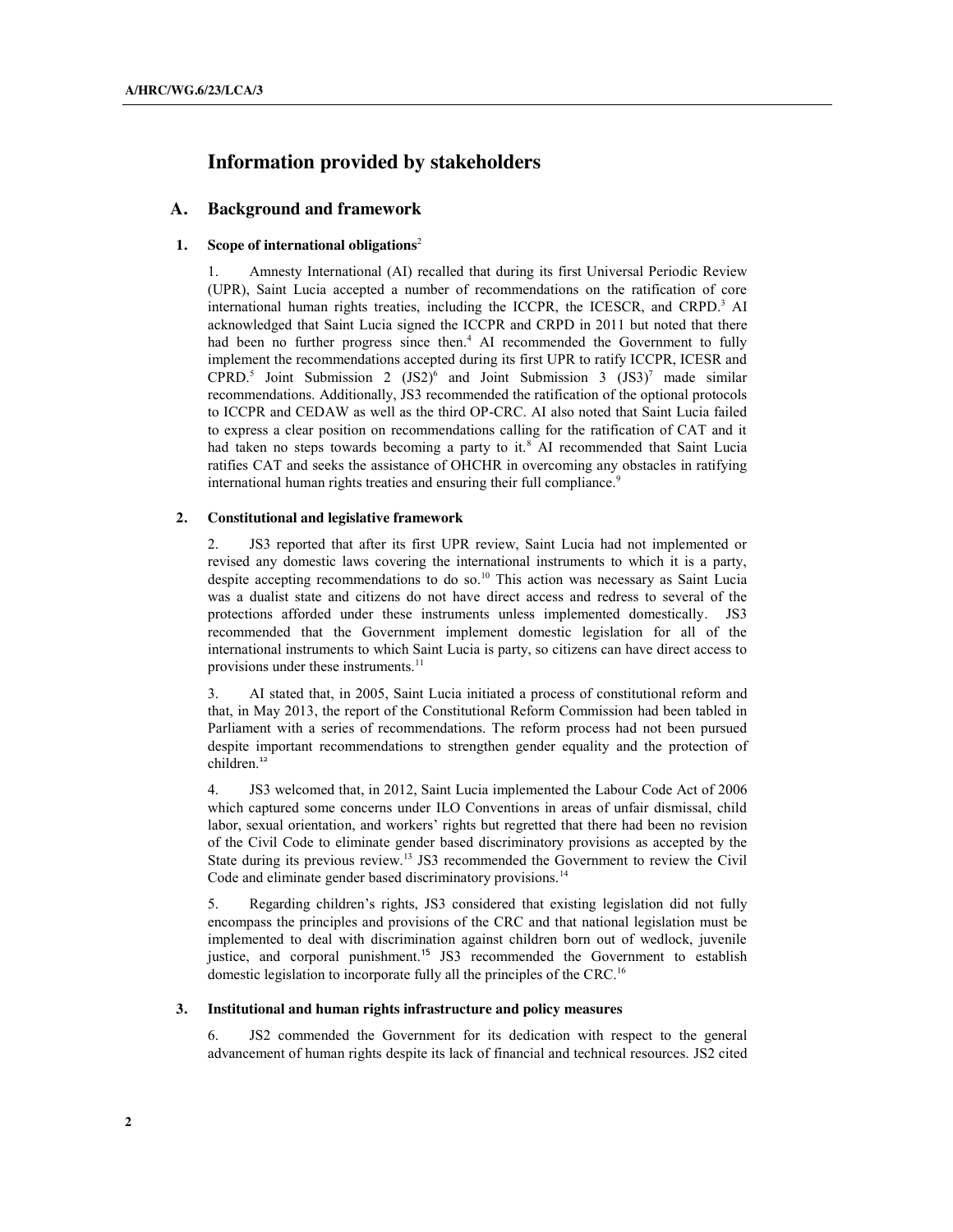as examples of such commitment that the Constitution contained provisions which protect all persons from torture and other cruel, inhuman, or degrading treatment or punishment; the country maintained the office of the Parliamentary Commissioner and Ombudsman; and the Criminal Code of Saint Lucia condemned violence against all persons. Nonetheless, JS2 considered that there remained a great number of opportunities for Saint Lucia to better protect the human rights of its people, including, by abolishing the death penalty.<sup>17</sup>

7. JS2 indicated that it appeared that little had been done since the first UPR review, when the Government gave assurances that it would promote and build public awareness of human rights.

8. JS2 also noted that, although Saint Lucia accepted the recommendation to consider establishing a National Preventive Mechanism, nothing had been done.<sup>18</sup>

9. JS3 recalled that in 2011 Saint Lucia did not accept many of the recommendations it received regarding the establishment of a National Human Rights Institution.<sup>19</sup> The Government explained its position by stating that the existing office of the Ombudsman protected the fundamental rights of the citizens. The Government also pledged to strengthen the office of the Ombudsman, which operated in a very limited capacity, but it had taken no steps to carry out such commitment.<sup>20</sup> JS3 recommended the Government to establish an independent National Human Rights Institution in accordance with the Paris Principles.<sup>21</sup>

10. JS3 informed that, in September 2012, the Cabinet of Ministers approved the National Action Child Protection Committee (NACPC) whose mandate is to act as an advisory body in child protection matters as well as to coordinate and report on the implementation of the CRC. JS3 added that the NACPC, which was established following a recommendation made to Saint Lucia by the CRC in 2011, had not yet activated its mandate or taken specific steps in its pursuit.<sup>22</sup>

### **B. Implementation of international human rights obligations, taking into account applicable international humanitarian law**

#### **1. Equality and non-discrimination**

11. JS3 informed that the Constitutional Reform Committee had recommended, with regards to discrimination against women, that the provisions of CEDAW be implemented in domestic legislation and, where complementary, included in the Constitution.<sup>23</sup> JS3 recommended the Government to implement the recommendation of the Constitutional Reform Committee regarding implementation of CEDAW into domestic law and within the Constitution, where complimentary.<sup>24</sup>

12. JS3 reported that the Division of Gender Relations, which was the national machinery for the advancement of Gender issues, was severely understaffed. The staff comprised the director, two technical officers, one research officer and a driver. JS3 recommended Saint Lucia to increase the staff within the Division of Gender Affairs to improve its levels of productivity.<sup>25</sup>

13. JS3 recalled that during its first review, the Government rejected recommendations to decriminalize consensual relations between consenting same sex adults and deferred the matter to the then pending report of the Constitutional Reform Committee.<sup>26</sup> This report had considered decriminalizing sexual acts between consenting adults of the same sex, without making specific recommendations. Additionally, the report had not taken into account recommendations that sexual orientation be afforded any constitutional protection but had recommended that discrimination on the basis of sexual orientation be addressed under separate legislation.<sup>27</sup>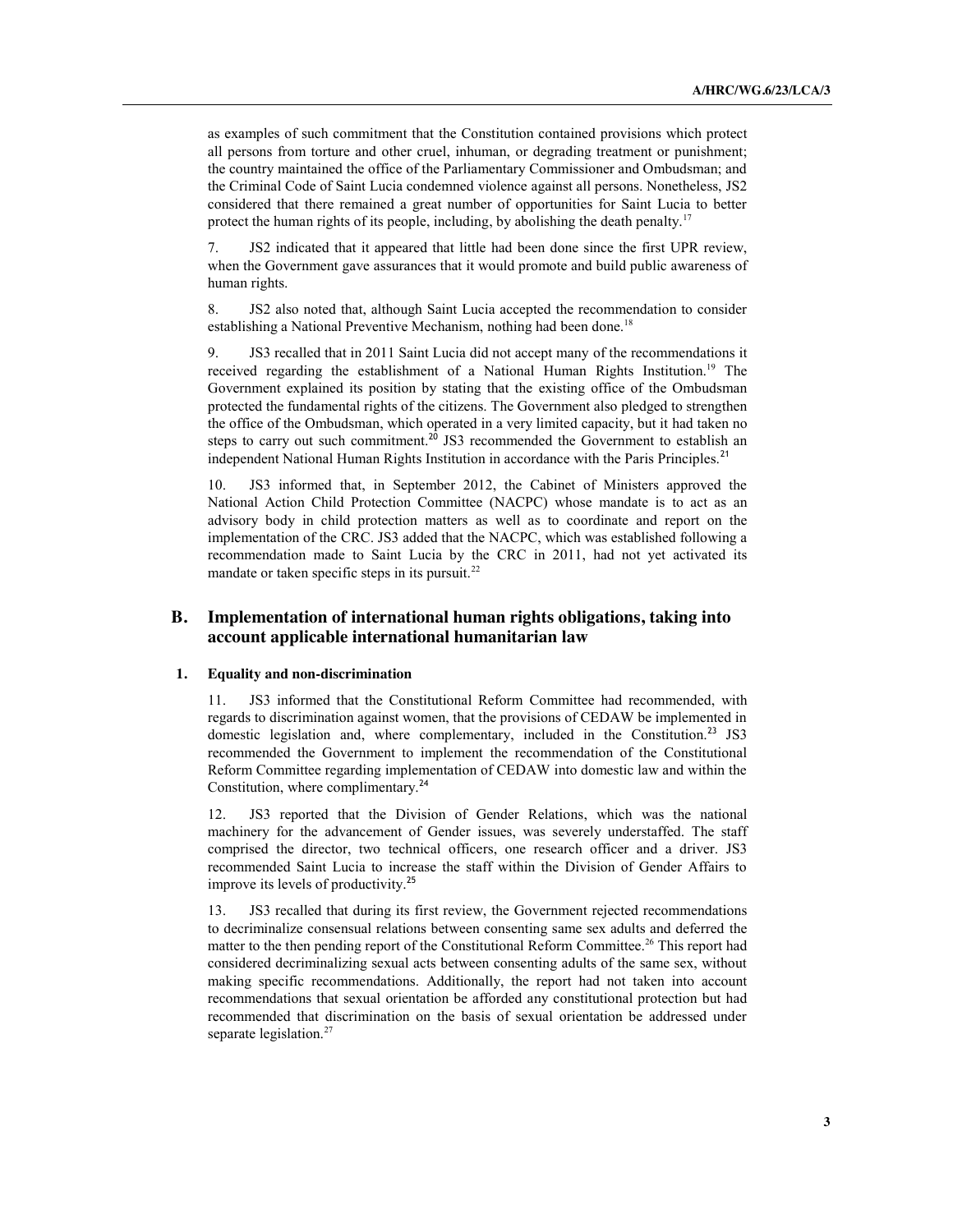14. JS3 further indicated that sexual orientation, as a basis for protection, had for the first time entered law books through the Labour Code Act (2006), implemented in 2012. The code provides that it is unlawful for an employer to dismiss or institute disciplinary action against an employee based on sexual orientation. JS3 considered that this was a significant but limited achievement since other protections available under the Act, such as protection from sexual harassment, excluded persons of different sexual orientation.28

15. JS3 regretted that, despite the acceptance of UPR recommendation 89.97,<sup>29</sup> there continued to be acts of violence committed against persons because of their sexual orientation or gender identity. Also, persons who defended the rights of LGBT persons were often subjected to verbal attacks.<sup>30</sup>

16. JS3 recommended the Government to raise public awareness regarding nondiscrimination of LGBT persons and include sexual orientation as part of the curriculum in the Health and Family Life Education for schools; swiftly implement the recommendations of the Constitutional Reform Committee and establish well defined separate legislation to address discrimination on the basis of sexual orientation; decriminalize same-sex consensual relations; and promptly investigate all complaints of violence against LGBT persons.31 AI recommended Saint Lucia to repeal all legal provisions prohibiting and punishing same-sex sexual relations between consenting adults; $32$  and engage with civil society organizations working on behalf of LGBTI persons to implement human rights education and anti-discrimination awareness-raising programs.<sup>33</sup>

#### **2. Right to life, liberty and security of the person**

17. JS2 welcomed that Saint Lucia was de facto abolitionist and that there had not been a reported execution since 1995.<sup>34</sup> However, AI reported that the last death sentence known to have been imposed was handed down in 2011, which was later commuted to life imprisonment. As to the end of 2014, there was no one on death row in Saint Lucia.<sup>35</sup>

18. JS2 expressed concern at statements by politicians that had begun calling for an end to the de facto abolition of the death penalty in response to rising crime rates.<sup>36</sup> AI indicated that statements by high-profile politicians could encourage popular belief that the death penalty acted as a deterrent and recalled that there was no convincing evidence to support this idea. Instead, there was a wide range of measures that the Government could take to protect the population from crime and violence, such as strengthening the capacities and resources of the police and judiciary. AI considered that, since the last UPR review of Saint Lucia, the authorities had failed to show political leadership in terms of drawing attention to the human rights issues inherent in the death penalty, as well as to promote its abolition.<sup>37</sup>

19. JS2 noted that it was impossible to predict how the death penalty would be applied if the moratorium would be lifted. For JS2 it was unclear whether the criminal justice system would provide those accused of crimes punishable by the death penalty a process in accordance with all minimum international safeguards intended to prevent the arbitrary deprivation of life, torture, and coercion of the accused and witnesses to obtain convictions.38

20. JS2 recalled that the Government had noted all UPR recommendations to declare a formal moratorium or abolish the death penalty.<sup>39</sup> The justification of the Government's position was that the views of the Saint Lucian population were not supportive of abolition of the death penalty.40

21. JS2 pointed out that, as a representation of the country's position regarding capital punishment, Saint Lucia had voted against every U.N. General Assembly Moratorium Resolution prohibiting capital punishment, including the one adopted in 2014. Saint Lucia had also signed a Note Verbale of Dissociation submitted with respect to each resolution.<sup>41</sup>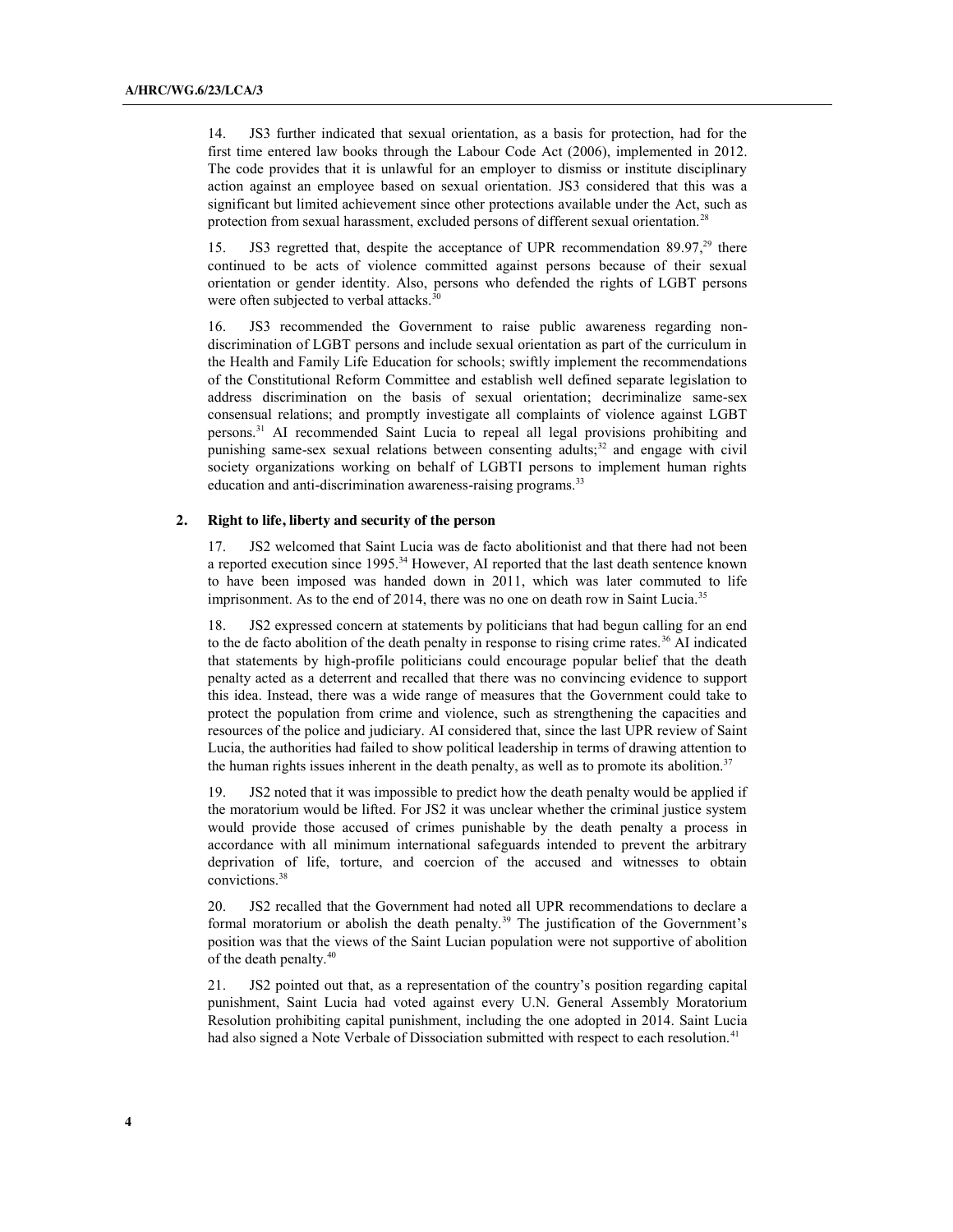22. JS2 considered that as public support for the death penalty was the primary obstacle to Saint Lucia instituting a formal moratorium, the Government should undertake a public education campaign about human rights and alternatives to the death penalty, in order to move the country closer to full abolition.<sup>42</sup> JS2 encouraged delegations participating in the UPR of Saint Lucia to ask what steps had the Government taken to change public opinion about the death penalty, with a view towards facilitating full abolition.<sup>43</sup> JS2 recommended the Government to impose a country-wide moratorium on the death penalty that immediately halts all sentences and executions, with a view toward its complete abolition.<sup>44</sup> AI made similar recommendations. It also recommended Saint Lucia to support calls to abolish the death penalty nationally and internationally, including by voting in favour of future UN General Assembly resolutions on a moratorium on the use of the death penalty.45

23. JS2 mentioned that various reports and news outlets had indicated that crime was a significant problem in Saint Lucia. In 2012 Saint Lucia had a homicide rate of 21.6 per 100,000 people. 46

24. Joint Submission 1 (JS1) noted that, since 2010, law enforcement had increasingly become a priority in Saint Lucia, in light of an increase in the number of homicides committed on the island. <sup>47</sup> As a response, the Government had formed that same year a Special Task Force of Police Officers.<sup>48</sup> JS1 added that, in the midst of rumours of a police hit list and that people who were in that list were shot dead, the police killed 12 individuals by November 2011. <sup>49</sup> It was further rumoured that these individuals were killed even though they posed no immediate threat to approaching officers.<sup>50</sup> As a result, in August 2013, a Government from the Hemisphere suspended all forms of assistance to Saint Lucia's Police, citing allegations of serious human rights violations.<sup>51</sup> Subsequently, in August 2014, the Government requested the Caribbean Community Implementation Agency for Crime and Security (CARICOM IMPACS) to investigate the killings.<sup>52</sup> The report was completed and presented to the Prime Minister but not released for several months and, as of the moment of JS1's submission, was not yet available to the public.<sup>53</sup>

25. JS1 further indicated that, in March 2015, Prime Minister Anthony revealed that the report confirmed the hit lists and that all the shootings reviewed were 'fake encounters' staged by the Police to legitimise its actions. Prime Minister Anthony went on to say that the report suggested that the crime problem in Saint Lucia was facilitated by corrupt politicians and government officials, businesspersons and police officers. He also stated that the investigators had reported that some senior officers did not co-operate with them during the course of the investigation.<sup>54</sup> The Government decided not to release the report to the public but to send it to the Director of the Public Prosecution for action. JS1 considered that the challenge was that many of these cases had already had their day in court finding that there was no judicial culpability.<sup>55</sup>

26. JS3 considered that there was a need for an independent body to exercise oversight and investigate citizen complaints against police officers. It regretted that the Police Complaints Bill, passed in November 2013, had retained police officers as part of the unit that would hear and determine citizen complaints.<sup>56</sup> JS3 recommended the Government to ensure that the body that hears and determines police complaints is independent and does not comprise police officers.<sup>57</sup>

27. JS3 noted that Saint Lucia had not taken any action to address the accepted recommendation<sup>58</sup> relating to reforms to better combat gender and domestic violence that would allow prosecution of perpetrators without the necessity for the victim to lodge a complaint. JS3 considered vital that Saint Lucia incorporates legislation that allows the State to independently prosecute perpetrators as the cycle of domestic violence was such that the victim was often too afraid of the perpetrator or too dependent on him/her to lodge such complaint. JS3 recalled that, reacting to a February 2015 incident of extreme violence by a male against his female partner, the Director of Public Prosecution had made strong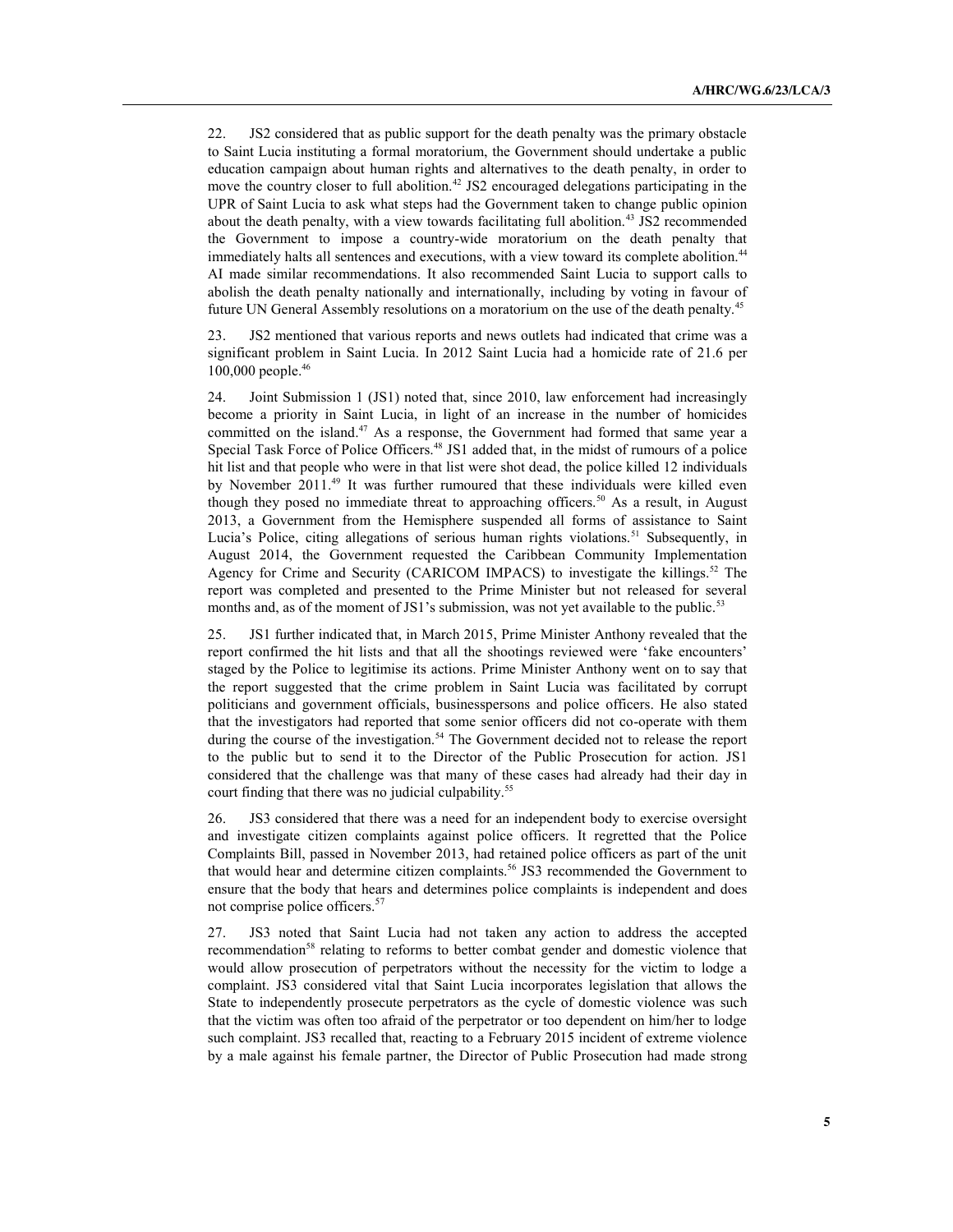statements calling for the laws to be changed to facilitate state intervention and independent prosecution in matters of domestic and sexual violence.<sup>59</sup> JS3 recommended Saint Lucia to implement the recommendation of the Director of Public Prosecution and adopt laws that allow for prosecution of perpetrators of domestic violence, without requiring the victim to lodge a complaint.<sup>60</sup>

28. JS3 reported that The Vulnerable Persons Team within the Police assisted with the investigation and management of all domestic violence as well as child abuse and neglect cases. However there were various impediments that mitigated against the work of this team, including a high turnover in team members; the physical structure where victims were received that lacked the necessary privacy; and the lack of targeted and specialized training of members within the vulnerable person's team.<sup>61</sup> JS3 recommended the Government to strengthen the Vulnerable Persons Team of the Police by providing specialized training to officers and maintaining well trained staff within the unit; and improve privacy settings in areas where domestic and sexual violence victims are received by staff.<sup>6</sup>

29. For JS3 there was a need for a well-established centralized data register with compiled information relating to domestic and sexual violence complaints and prosecutions. The register was fundamental so that the Government could deliberately pursue appropriate and targeted policy development to effect necessary change.<sup>63</sup> JS3 recommended the Government to seek technical support to establish a centralized data register which captures information relating to domestic and sexual violence complaints and prosecutions within the Department of Gender Affairs.<sup>64</sup>

30. JS3 recalled that during its first UPR review, when asked to address the link between prostitution and the tourism industry, the Government stated that prostitution was unlawful and that it did not condone this activity. JS3 informed that persons were not actively prohibited by the authorities from working as prostitutes or sex workers but that they were afraid to seek the protection of the law or even medical attention when exploited, abused or at risk, due to the fact that prostitution was illegal. JS3 considered that sex workers were exposed to various types of abuse and neglect and that the Government had turned a blind eye to this issue.<sup>65</sup> JS3 recommended the Government to address the link between prostitution and the tourism industry, ensuring that those who exploit prostitutes are punished.<sup>66</sup>

31. JS3 reported that, since 1980, the Upton Gardens Girls Centre, an NGO, had provided a day care rehabilitation service to abused, disadvantaged and neglected girls aged 12 to 17 years. The centre facilitated training in several key areas including technical and vocational skills, remedial learning for slower girls and behaviour modification programs. The Centre experienced challenges as girls returned daily to vulnerable home communities and some dropped out of the program before they could be successfully rehabilitated. JS3 stated that the Director of the Centre was convinced that partial residential accommodation was absolutely necessary to ensure that the more vulnerable girls could reside at the Centre for the duration of the program. This required financial assistance and staffing support from Government.<sup>67</sup> JS3 recommended the Government to allocate funding and support staff for the Upton Gardens Girls Centre to establish partial residential quarters for girls, and implement all necessary legal and policy measures to facilitate this service.<sup>68</sup>

32. JS3 regretted that Saint Lucia had experienced a sudden surge in child suicides with an unprecedented number of four cases recorded for the period 2013-2014. JS3 urged the Government to investigate the root causes and patterns of these suicides and immediately institute preventative measures to intercept this behaviour.<sup>69</sup>

33. The Global Initiative to End All Corporal Punishment of Children (GIEACPC) reminded that during the first review of Saint Lucia there were a number of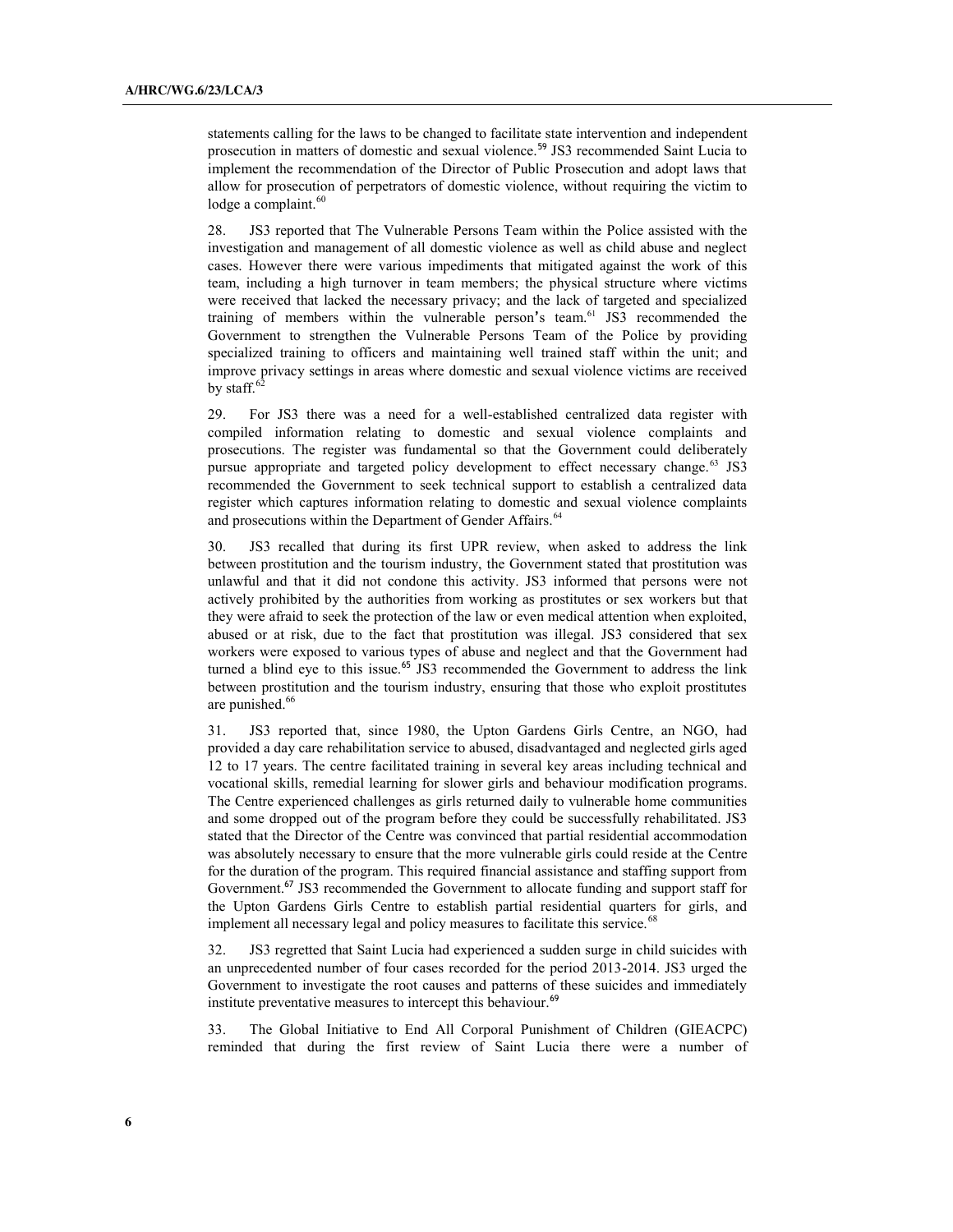recommendations to prohibit corporal punishment that the Government did not support. The Government noted these recommendations, stating that Saint Lucia recognised the need to pursue alternative forms of discipline to corporal punishment but that amending the legislation which allowed the use of corporal punishment remained a formidable challenge as corporal punishment was rooted in the country's tradition and culture.<sup>70</sup> GIEACPC added that, from the review of Saint Lucia by CRC in 2014, it appeared that a national consultation on abolition of corporal punishment had been carried out but that there were no moves towards prohibiting it in law.71

34. GIEACPC further recalled that, in Saint Lucia, corporal punishment of children was unlawful as a sentence for crime but it was not prohibited in the home, alternative care settings, day care, schools and penal institutions.<sup>72</sup> GIEACPC indicated that, as part of an initiative to reform child laws in the region, the Organisation of Eastern Caribbean States (OECS) had circulated a number of draft laws for consideration by member states, including Saint Lucia. As originally drafted, the laws did not explicitly prohibit corporal punishment but they nevertheless provided the impetus to review national legislation and to enact new laws which do prohibit corporal punishment.<sup>73</sup>

35. GIEACPC hoped that during the second UPR of Saint Lucia delegations would raise the issue and note with concern the legality of corporal punishment of children. GIEACPC requested delegations to make a specific recommendation that the Government prohibit all corporal punishment of children in all settings including the home and repeal the right to administer reasonable punishment in the Children and Young Persons Act of 1972.74

36. JS1 noted that PAHO/WHO studies done in the Caribbean had repeatedly reported high levels of "trauma" among Caribbean young people associated with physical, mental, and sexual abuse. One study recorded that 60% of Caribbean young people reported their first sexual experienced was non-consensual. Physical abuse was common and corporal punishment enshrined in legislation. Bullying was also common and homophobia directed toward males particularly extreme.<sup>75</sup>

37. JS3 considered that there was a need for a well-established centralized data register, with compiled information relating to child and juvenile concerns and complaints within the Division of Human Services of the Government. This register was fundamental, noted JS3, so that the Government could deliberately pursue appropriate and targeted policy development to effect necessary change.<sup>76</sup> JS3 recommended Saint Lucia to seek technical support to establish a centralized data register, which contains child and juvenile violations, complaints and issues within the Division of Human Services.<sup>77</sup>

#### **3. Administration of justice and the rule of law**

38. JS2 stated that the judicial system suffered from various issues, including heavy caseloads, insufficient protection for witnesses, problems with the jury, high levels of crime, weak forensic capacities, crime lab delays in processing evidence, lack of mental health assessments for the accused, and inadequate legal representation. It added that one or more of these factors could easily contribute to the miscarriage of justice.<sup>78</sup>

39. JS1 stated that the continuation of a drugs policy based on the strict application of imprisonment contributed significantly to the growth of the prison population.<sup>79</sup> Since 1999 there had been a steady rise in pre-trial detention as a percentage of the prison population, rising from 28.4% in that year to 45.2% in 2010.<sup>80</sup> As of  $31<sup>st</sup>$  July 2014, out of the 634 persons incarcerated in the Bordelais Correctional Institution –opened in 2003 to accommodate 500 inmates-, approximately 369 persons (58.2%) were on remand.<sup>81</sup>

40. JS1 recommended the Government the immediate activation of a second criminal court to review existing remand population and penal population with the view of reducing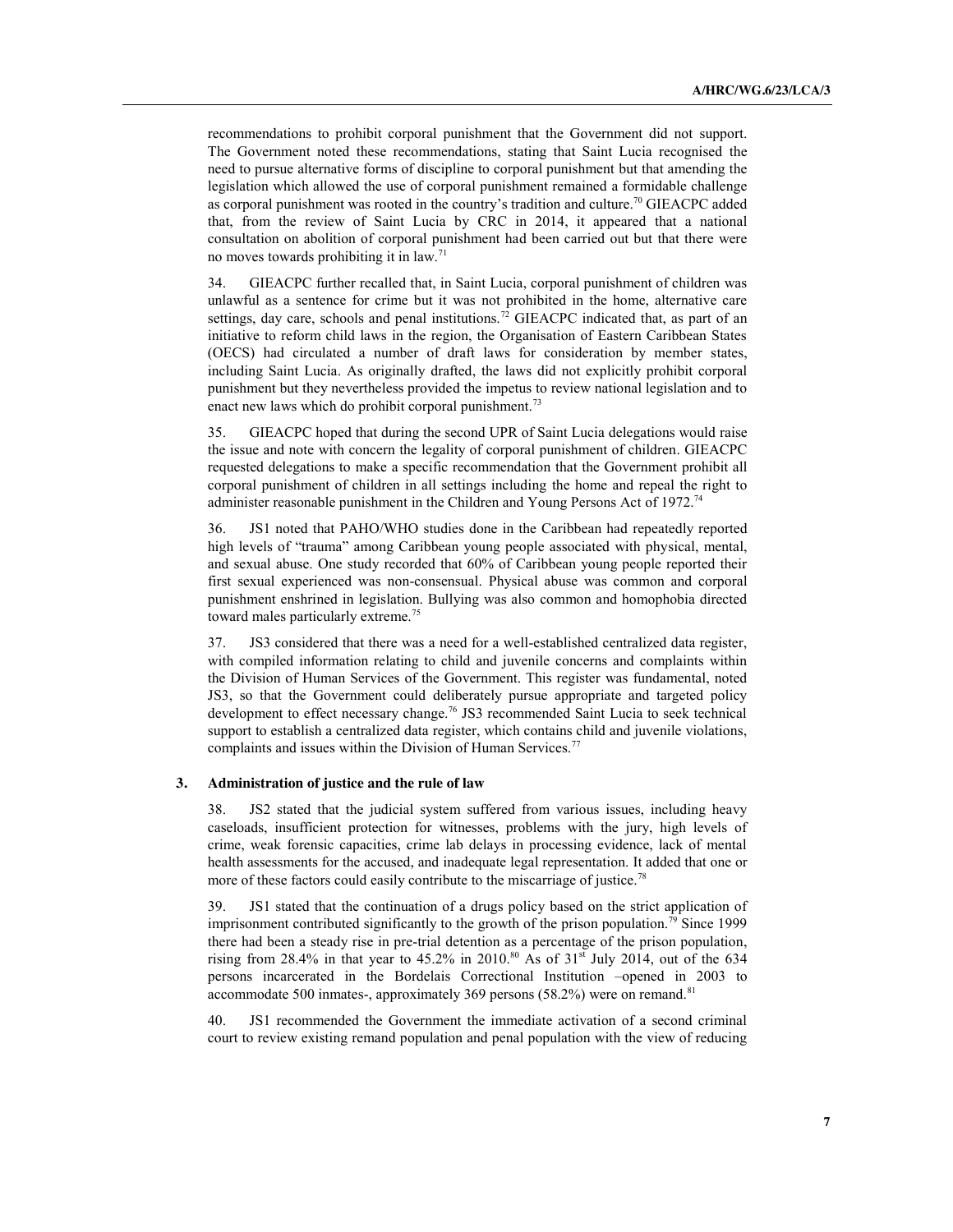the population at Bordelais Correctional Institution (BCF); and to increase the Judiciary budget to offset the increased costs for additional judicial services.<sup>82</sup>

#### **4. Right to participate in public and political life**

41. In order to increase the participation of women in public life -i.e. the judiciary, legislature and administration- JS3 recommended the Government to implement temporary special measures in line with the first paragraph of article 4 of CEDAW.<sup>83</sup>

#### **5. Right to health**

42. JS3 considered that the criminalization of sexual acts between consenting same sex adults served as an impediment in accessing necessary healthcare and that LGBT persons continued to confront unacceptable levels of discrimination and stigma when visiting health clinics.84 JS3 recommended the Government to implement non-discriminatory policies at health facilities and reporting processes, with sanctions for health workers who discriminate generally and against LGBT persons.<sup>85</sup>

JS1 informed that the Drugs Act made no mention of treatment, education, aftercare or social reintegration as an alternative to imprisonment<sup>86</sup> and that drug demand reduction efforts rested primarily with "Just say No" campaigns for school children and one abstinent based drug treatment programme operated by the Ministry of Health.<sup>87</sup> It added that the main goal of the current drug control model was to deter and limit drug use. However, the criminal law did not deter use but it did undermine health, increased the power and reach of organised criminal gangs, increased risk of corruption and fuelled violence.<sup>88</sup>

44. JS1 further stated that the use of the criminal law to address drug use had significant and negative impacts on individuals.<sup>89</sup> JS1 considered that there was a need for comprehensive interventions in the combat against drugs, including reforming legislation, providing support to the establishment of drug demand reduction programmes and drug treatment centres in the community and prisons, training for staff responsible for working in such centres and the development of effective mechanisms of cooperation between criminal justice institutions and treatment centres.<sup>90</sup>

45. JS1 also noted that the right to health and access to cannabis for medical purposes was limited.<sup>91</sup>

#### **6. Right to education**

46. JS3 stated that there was a need for a targeted reintroduction of vocational schools and training programs within secondary schools to facilitate young persons with different learning abilities, by affording them an alternative to mainstream academia. This could likely reduce the number of children, especially boys, who dropped out of school. JS3 added that school drop out by boys in particular remained a challenge for the State.<sup>92</sup> JS3 recommended Saint Lucia to fully re-introduce vocational and technical training in secondary schools to provide alternative learning to students of different abilities and talents.<sup>93</sup>

#### **7. Persons with disabilities**

47. JS3 reported the existence of three NGO day care centres for children with disabilities. Two were located in the South (Soufriere and Vieux Fort) and one in the East (Denery) of the island. The Centre in Denery especially provided care to children with severe multi-disability. The Childhood Development and Guidance Centre was another NGO that provided early intervention services to children with special needs. The Centre received a Government subvention and was also supported by international and local grants.<sup>94</sup>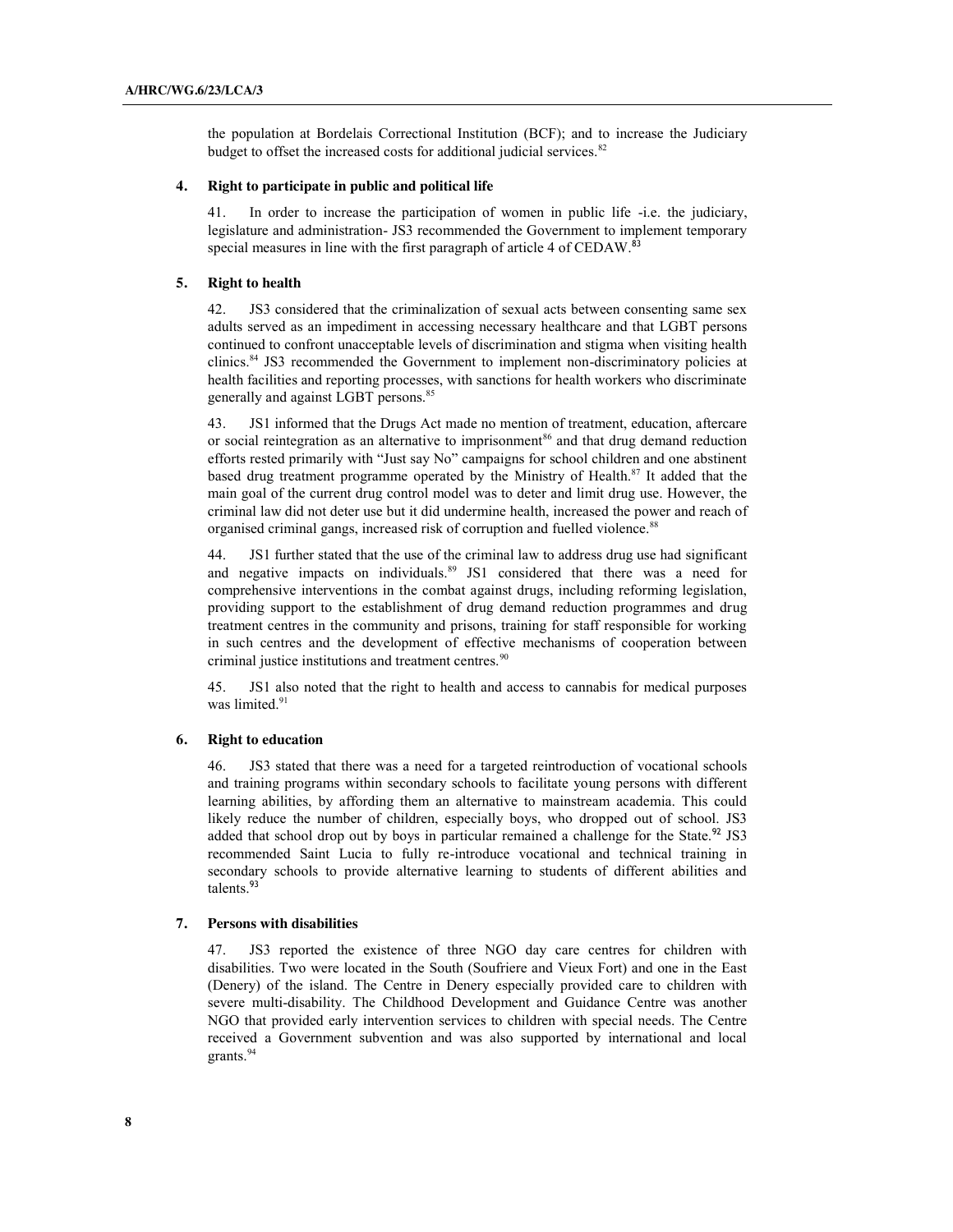## *Notes*

| 1  | The stakeholders listed below have contributed information for this summary; the full texts of all<br>original submissions are available at: www.ohchr.org. |                                                                                                                                                       |
|----|-------------------------------------------------------------------------------------------------------------------------------------------------------------|-------------------------------------------------------------------------------------------------------------------------------------------------------|
|    | Civil society                                                                                                                                               |                                                                                                                                                       |
|    | Individual submissions:                                                                                                                                     |                                                                                                                                                       |
|    | AI                                                                                                                                                          | Amnesty International, London (UK);                                                                                                                   |
|    | <b>GIEACPC</b>                                                                                                                                              | Global Initiative to End All Corporal Punishment of Children, London(UK);                                                                             |
|    | Joint submissions:                                                                                                                                          |                                                                                                                                                       |
|    | JS1                                                                                                                                                         | Joint submission 1 submitted by: Caribbean Drug & Alcohol Research                                                                                    |
|    |                                                                                                                                                             | Institute (CDARI), Castries (Saint Lucia), Caribbean Harm Reduction                                                                                   |
|    |                                                                                                                                                             | Coalition (CHRC), Castries (Saint Lucia), and Transform Drug Policy                                                                                   |
|    |                                                                                                                                                             | Foundation, Bristol (UK);                                                                                                                             |
|    | JS <sub>2</sub>                                                                                                                                             | Joint submission 2 submitted by: The Advocates for Human Rights                                                                                       |
|    |                                                                                                                                                             | Minneapolis, (USA), The Greater Caribbean for Life and The World Coalition                                                                            |
|    |                                                                                                                                                             | against the Death Penalty, Port of Spain (Trinidad and Tobago);                                                                                       |
|    | JS3                                                                                                                                                         | Joint submission 3 submitted by: United and Strong Inc. Castries (Saint                                                                               |
|    |                                                                                                                                                             | Lucia), CariFLAGS Castries (Saint Lucia and Sexual Rights Initiative.                                                                                 |
|    | The following abbreviations have been used in the present document:                                                                                         |                                                                                                                                                       |
|    | <b>ICESCR</b>                                                                                                                                               | International Covenant on Economic, Social and Cultural Rights                                                                                        |
|    | <b>ICCPR</b>                                                                                                                                                | International Covenant on Civil and Political Rights                                                                                                  |
|    | <b>CEDAW</b>                                                                                                                                                | Convention on the Elimination of All Forms of Discrimination against                                                                                  |
|    |                                                                                                                                                             | Women                                                                                                                                                 |
|    | CAT                                                                                                                                                         | Convention against Torture and Other Cruel, Inhuman or Degrading                                                                                      |
|    |                                                                                                                                                             | <b>Treatment or Punishment</b>                                                                                                                        |
|    | <b>CRC</b>                                                                                                                                                  | Convention on the Rights of the Child                                                                                                                 |
|    | OP-CRC-AC                                                                                                                                                   | Optional Protocol to CRC on the involvement of children in armed conflict                                                                             |
|    | OP-CRC-SC                                                                                                                                                   | Optional Protocol to CRC on the sale of children, child prostitution and child                                                                        |
|    |                                                                                                                                                             | pornography<br>Optional Protocol to CRC on a communications procedure                                                                                 |
|    | OP-CRC-IC<br><b>CRPD</b>                                                                                                                                    |                                                                                                                                                       |
| 3  |                                                                                                                                                             | Convention on the Rights of Persons with Disabilities<br>For the full text of the recommendations see A/HRC/17/6, recommendations 89.1 (Brazil), 89.3 |
|    | (Algeria), 89.4 (United Kingdom), 89.5 (Mauritius), 89.6 (Argentina), 89.8 (Costa Rica), 89.9                                                               |                                                                                                                                                       |
|    |                                                                                                                                                             | (Spain), 89.10 (Maldives), 89.11 (Italy), 89.12 (Sweden), 89.13 (Portugal), 89.14 (Trinidad and                                                       |
|    |                                                                                                                                                             | Tobago), 89.15 (Poland), 89.16 (Portugal), 89.17 (France), 89.18 (Slovakia), 89.19 (Morocco), 89.22                                                   |
|    | (Morocco), and 89.23 (Australia).                                                                                                                           |                                                                                                                                                       |
| 4  | AI, page 1. See also JS2, para. 11 and JS3 paras. 5-7.                                                                                                      |                                                                                                                                                       |
| 5  | AI, page 3.                                                                                                                                                 |                                                                                                                                                       |
| 6  | JS2, page 8.                                                                                                                                                |                                                                                                                                                       |
| 7  | JS3, paras. 12-15.                                                                                                                                          |                                                                                                                                                       |
| 8  | AI, page 1. For the full text of the recommendations see A/HRC/17/6, recommendations 89.6                                                                   |                                                                                                                                                       |
|    | (Argentina), 89.8 (Costa Rica), 89.9 (Spain), 89.10 (Maldives), 89.11 (Italy), 89.12 (Sweden), 89.15                                                        |                                                                                                                                                       |
|    | (Poland), 89.17 (France) and 89.18 (Slovakia).                                                                                                              |                                                                                                                                                       |
| 9  | AI, page 3.                                                                                                                                                 |                                                                                                                                                       |
| 10 |                                                                                                                                                             | For the full text of the recommendations see A/HRC/17/6, recommendations 89.8 (Costa Rica) and                                                        |
|    | 89.17 (France).                                                                                                                                             |                                                                                                                                                       |
| 11 | JS3, para. 17.                                                                                                                                              |                                                                                                                                                       |
| 12 | AI, page 2.                                                                                                                                                 |                                                                                                                                                       |
|    | 13<br>For the full text of the recommendations see A/HRC/17/6, recommendations 89.31 (Turkey) and                                                           |                                                                                                                                                       |
| 14 | 89.32 (Italy).                                                                                                                                              |                                                                                                                                                       |
| 15 | JS3, paras. 16-18.                                                                                                                                          |                                                                                                                                                       |
|    | JS3, para. 32.                                                                                                                                              |                                                                                                                                                       |
| 17 | <sup>16</sup> JS3, para. 43.                                                                                                                                |                                                                                                                                                       |
| 18 | JS2, para. 13.                                                                                                                                              |                                                                                                                                                       |
|    |                                                                                                                                                             | JS2, para. 10. For the full text of the recommendation see A/HRC/17/6, para. 89.20 (Maldives).                                                        |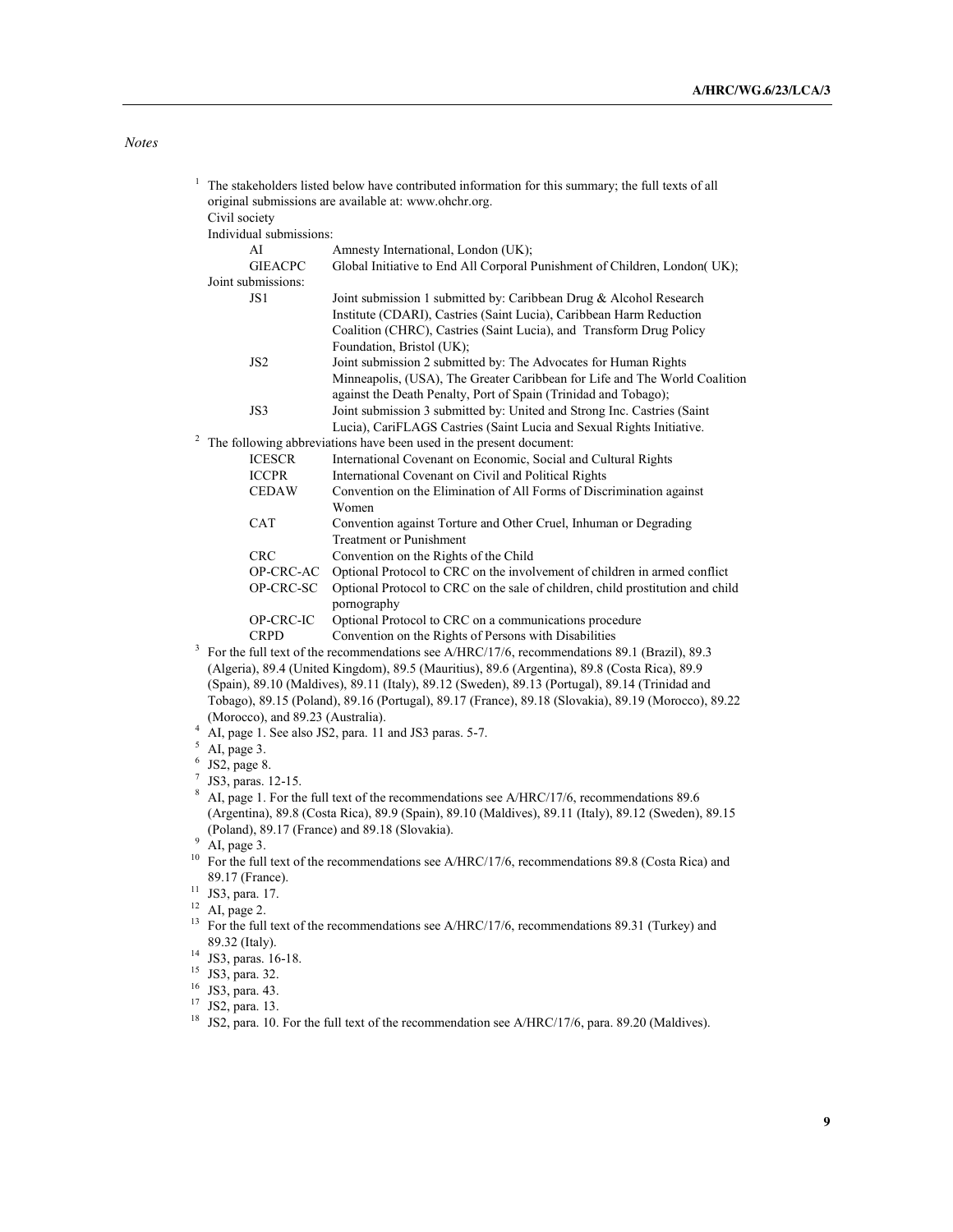- <sup>19</sup> For the full text of the recommendations see A/HRC/17/6, recommendations 89.38 (South Africa) and 89.39 (Poland). 20 JS3, para. 63. See also JS2, para. 10.
- 
- <sup>21</sup> JS3, para. 64.<br><sup>22</sup> JS3, para. 33.
- 
- $2^2$  JS3, para. 53.<br>  $2^2$  JS3, para. 60.
- 
- $25$  JS3, para. 61.
- <sup>26</sup> For the full text of the recommendations see A/HRC/17/6, recommendations 89.92 (Spain), 89.93 (France), 89.94 (Canada), 89.95 (Slovenia), and 89.96 (United States).
- <sup>27</sup> JS3, para. 22. See also AI, page 2.<br><sup>28</sup> JS3, para. 21.
- 
- <sup>29</sup> For the full text of the recommendation see A/HRC/17/6, para.89.97 (United States).
- $30$  JS3, para. 19. See also AI, page 2.<br> $31$  JS3, paras. 24-31.
- 
- 
- 
- 
- 
- 
- 
- 
- <sup>32</sup> AI, page 4.<br><sup>33</sup> AI, page 4.<br><sup>34</sup> JS2, para. 1.<br><sup>35</sup> AI, page 3.<br><sup>36</sup> JS2, para. 1.<br><sup>37</sup> AI, page 3.<br><sup>38</sup> JS2, para. 6.<br><sup>39</sup> JS2, para. 6. (Spain), 89.65 (Slovakia), 89.66 (Italy), 89.67 (Portugal), 89.68 (Australia), 89.69 (Sweden), 89.70 (Germany) and 89.71 (France).<br> $^{40}$  JS2, para. 8. See also AI, pages 2-3.<br> $^{41}$  JS2.
- 
- <sup>41</sup> JS2, para. 15. See also AI, pages 1-3.
- $42$  JS2, page 8.
- 
- $152, page 8.$ <br> $14$  JS2, page 8.
- 
- 45 AI, page 4.<br>
46 JS2, para. 14.<br>
47 JS1, para. 8.<br>
48 JS1, para. 42.
- 
- 
- <sup>49</sup> JS1, para. 46.
- <sup>50</sup> JS1, para. 48.
- 
- $\begin{bmatrix} 51 & \text{JS1}, \text{para. } 46. \\ 52 & \text{JS1}, \text{ para. } 52. \end{bmatrix}$
- 
- $^{53}$  JS1, para. 53. See also JS3, para. 65.<br><sup>54</sup> JS1, para. 55.
- 
- <sup>55</sup> JS1, para. 56.<br><sup>56</sup> JS3, para. 65.
- 
- <sup>57</sup> JS3, para. 66.
- <sup>58</sup> For the full text of the recommendation see A/HRC/17/6, para. 89.76 (Spain).
- <sup>59</sup> JS3, para. 50.
- $^{60}$  JS3, para. 56.<br><sup>61</sup> JS3, para. 51.
- 
- 
- 
- 
- 62 JS3, para. 58. 63 JS3, para. 52. 64 JS3, para. 59. 65 JS3, para. 49. 66 JS3, para. 57. 67 JS3 para. 36.
- 
- 
- $^{67}$  JS3, para. 36.<br> $^{68}$  JS3, para. 47.
- 
- $^{69}$  JS3, para. 39.<br><sup>70</sup> GIEACPC, para. 1.2.
-